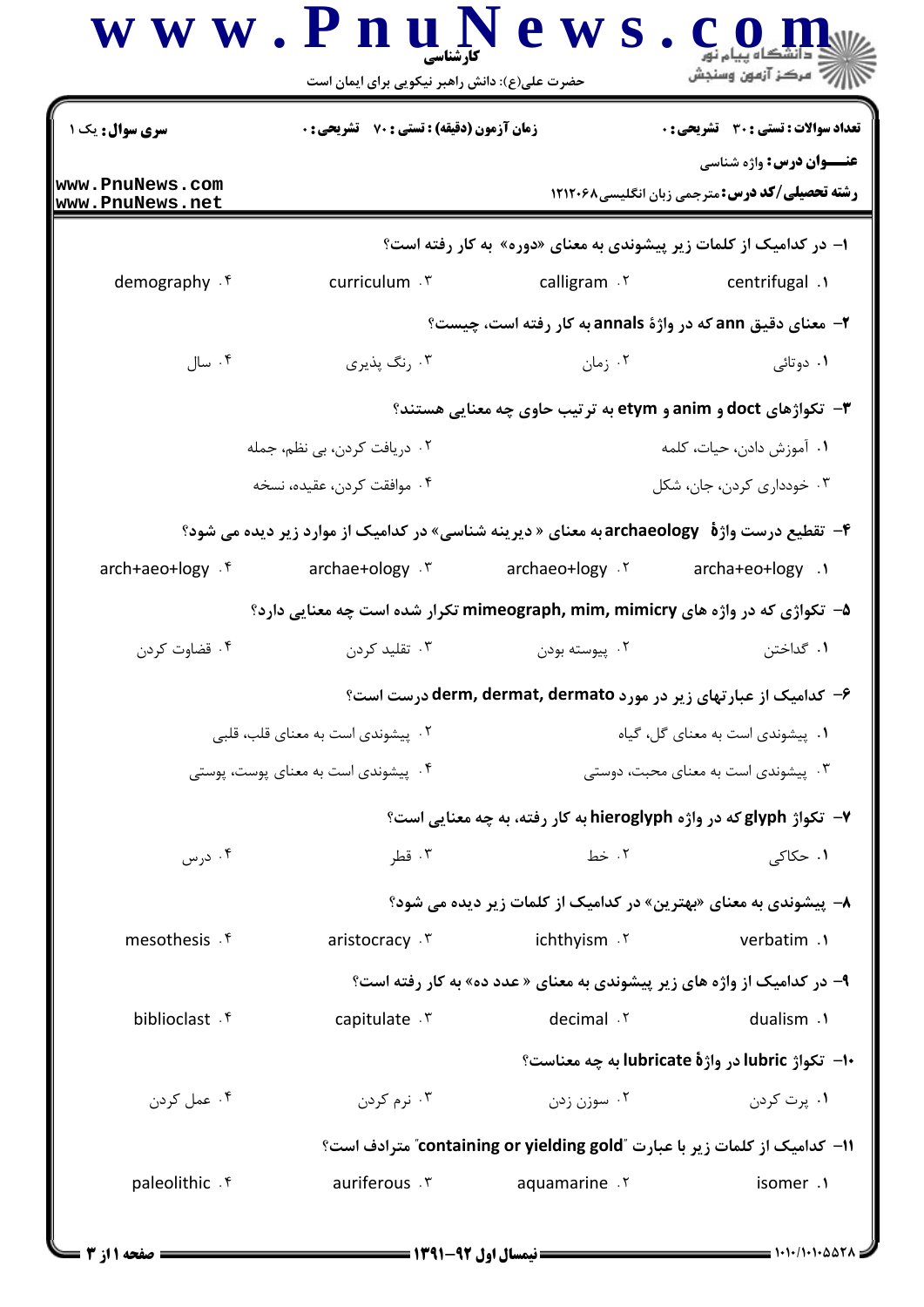| <b>سری سوال :</b> ۱ یک                              | <b>زمان آزمون (دقیقه) : تستی : 70 ٪ تشریحی : 0</b>                                                 |               | تعداد سوالات : تستى : 30 - تشريحي : 0                                                    |  |
|-----------------------------------------------------|----------------------------------------------------------------------------------------------------|---------------|------------------------------------------------------------------------------------------|--|
| www.PnuNews.com<br>www.PnuNews.net                  |                                                                                                    |               | <b>عنـــوان درس:</b> واژه شناسی<br><b>رشته تحصیلی/کد درس:</b> مترجمی زبان انگلیسی۸۲۱۲۰۶۸ |  |
|                                                     |                                                                                                    |               | <b>۱۲- واژهٔ reiterate به معنای «تکرار کردن» را چگونه می توان تقطیع کرد؟</b>             |  |
| reit+erate . f                                      | re+it+erate .r                                                                                     | reiter+ate .٢ | $re+iter+ate.$                                                                           |  |
|                                                     | ۱۳- تکواژی که در واژه های fatuous, fatuity, infatuate مشترک است، به چه معنایی است؟                 |               |                                                                                          |  |
| ۰۴ خیراندیش                                         | ۰۳ باطل شدنی                                                                                       | ۰۲ احمقانه    | ۰۱ اندوهگین                                                                              |  |
|                                                     | ۱۴– در جملهٔ "These codes need to have some mnemonic value" پیشوند -mnemo در چه معنایی به کار رفته |               | است؟                                                                                     |  |
| ۰۴ حافظه                                            | ۰۳ نظریه                                                                                           | ۰۲ اختصار     | ۰۱ فال گیری                                                                              |  |
|                                                     | <b>۱۵- پیشوندهای fid و hept و corpor به ترتیب چه معنایی دارند؟</b>                                 |               |                                                                                          |  |
|                                                     | ۰۲ هزار، آئین، کشاورزی                                                                             |               | ۰۱ صد، مفصل، هماهنگی                                                                     |  |
|                                                     | ۰۴ ده، صنف، فسیل                                                                                   |               | ۰۳ اعتقاد،هفت، جسم                                                                       |  |
|                                                     | ۱۶- کدامیک از گزینه های زیر حاوی تکواژی با معنای «جزیره» است؟                                      |               |                                                                                          |  |
|                                                     | insular, insularity . Y                                                                            |               | lucrative, lucre.                                                                        |  |
|                                                     | ardency, ardent . f                                                                                |               | feliform, feline . ٣                                                                     |  |
|                                                     | ۱۷–  تقطیع واژهٔ  blastogenesis به معنای «تکثیر از راه جوانه زدن» به چه صورت درست است؟             |               |                                                                                          |  |
|                                                     | blast+ogene+sis . ٢                                                                                |               | blasto+gene+sis .1                                                                       |  |
|                                                     | blastoge+nesis . f                                                                                 |               | blastogene+sis . ٣                                                                       |  |
|                                                     |                                                                                                    |               | <b>۱۸- تکواژی که به صورت bov/ bovi در واژه ها ظاهر می شود، به چه معناست؟</b>             |  |
| ۰۴ باغ                                              | ۰۳ گاو                                                                                             | ۰۲ , باط      | ۰۱ گردباد                                                                                |  |
|                                                     |                                                                                                    |               | ۱۹- تکواژی با معنای «پوشیده و نهانی» در کدامیک از گزینه های زیر دیده می شود؟             |  |
| ethos . ۴                                           | epigram . ٣                                                                                        | cryptonym .Y  | candent .1                                                                               |  |
|                                                     |                                                                                                    |               | <b>۲۰- کدام تکواژ زیر به معنای «خدا» است؟</b>                                            |  |
| $\mathsf{I} \mathsf{u} \mathsf{d} \cdot \mathsf{f}$ | dei . ٣                                                                                            | idio . ٢      | genea .                                                                                  |  |
|                                                     |                                                                                                    |               | <b>۲۱-</b> وندهای erg و histo و ferv به ترتیب دارای چه معنایی هستند؟                     |  |
|                                                     | ۰۲ گرم کردن، کار، بادبان                                                                           |               | ۰۱ کار، بادبان، گرم کردن                                                                 |  |
|                                                     | ۰۴ بادبان، کار، گرم کردن                                                                           |               | ۰۳ کار، گرم کردن، بادبان                                                                 |  |